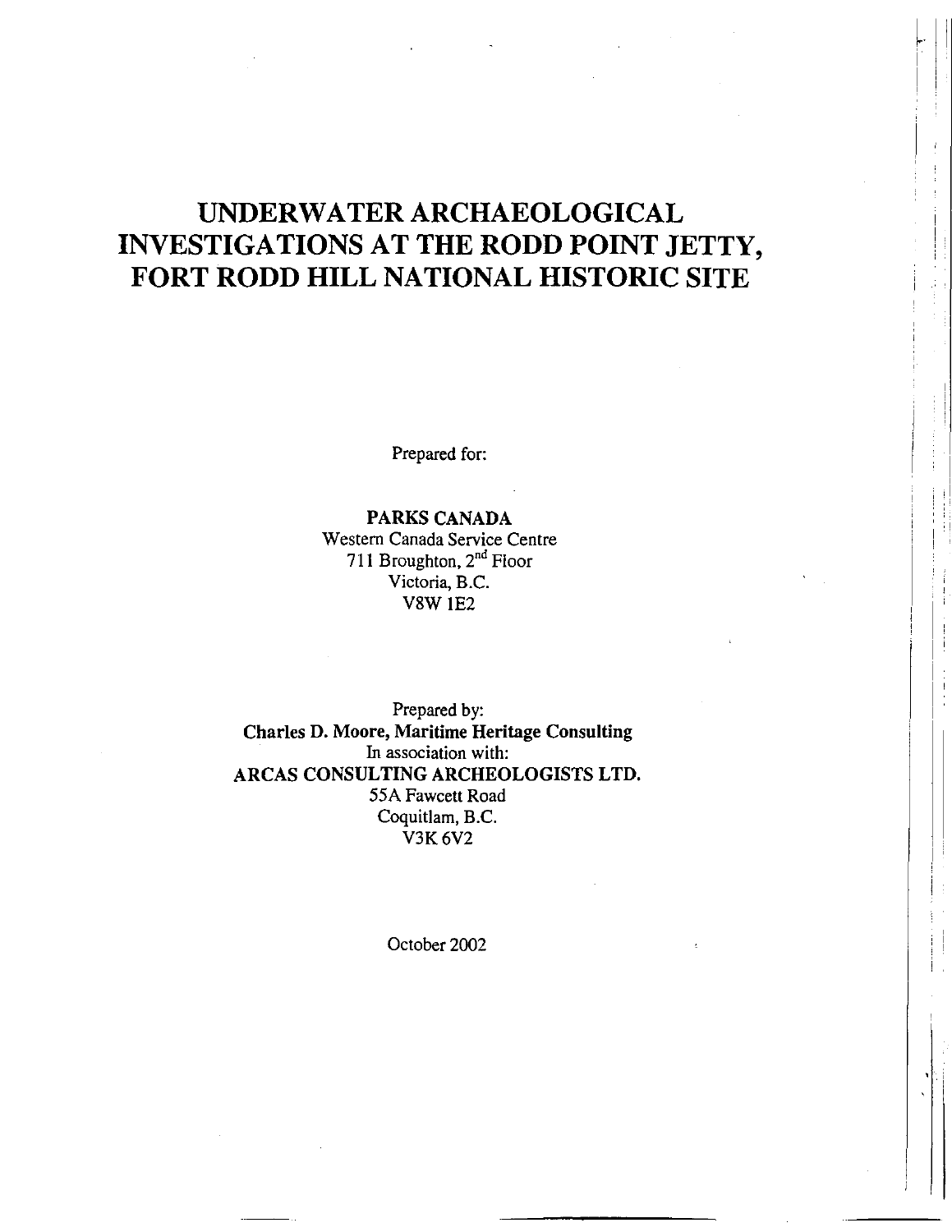# **CREDITS**

PROJECT COORDINATION Charles D. Moore, M.A.

PROJECT DIRECTION Rob M. Field, B.A., RPCA

PROJECT RESEARCHERS Charles Moore

Jacques Marc (UASBC)

REPORT AUTHOR Charles Moore

REPORT EDITOR Rob Field

REPORT DRAFTING Michele Whitlow, B.A.

I , I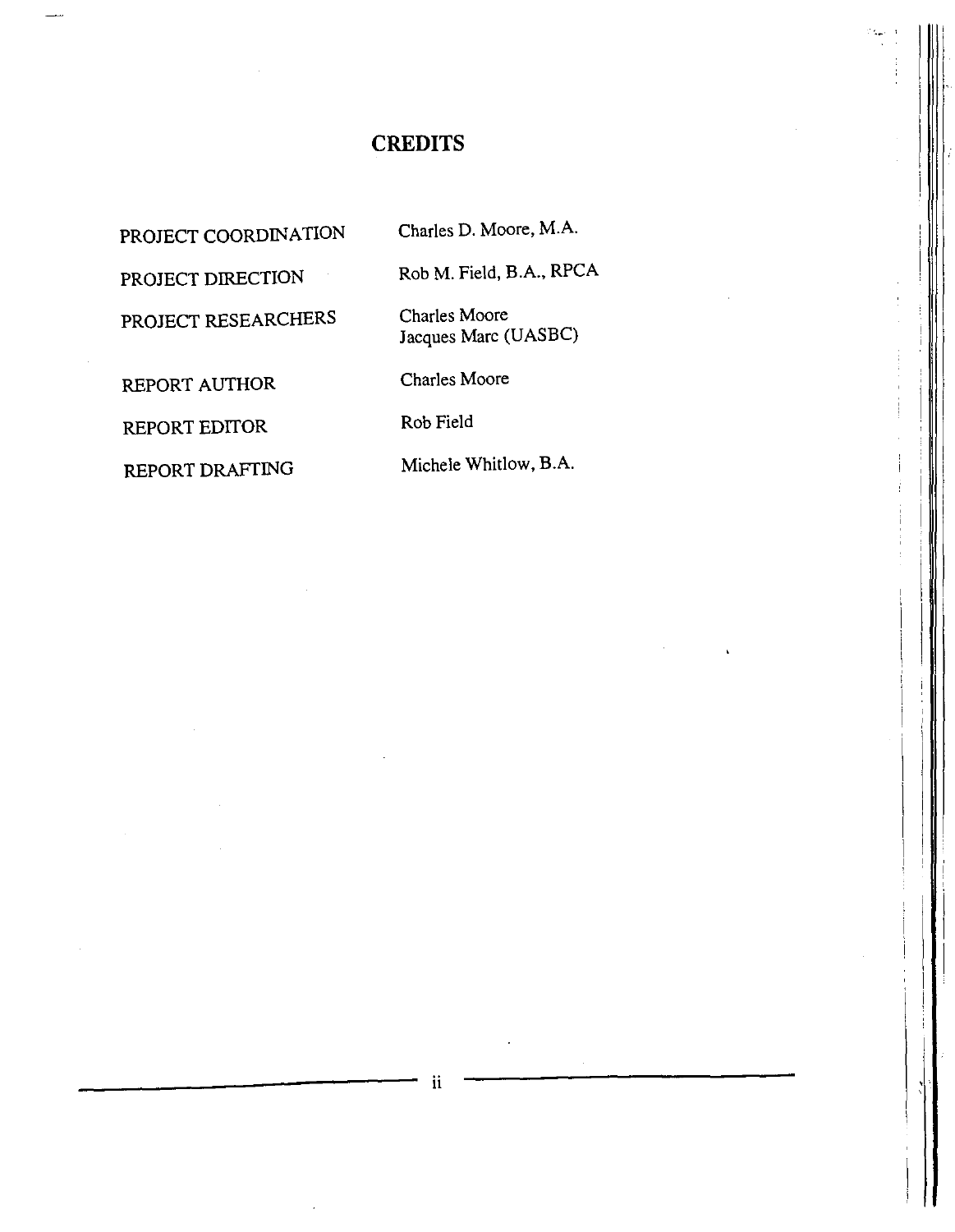### **Underwater Archaeological Investigations at the Rodd Point Jetty, Fort Rodd Hill National Historic Site, October, 2002**

Parks Canada Agency Site Number: **10T44**  Permit Number: **WRA02-14** 

Areas Project Number: **02325**  Permit Holder: **Charles D. Moore,** M.A.

I I

IU.

! !

#### **Overview**

Project investigations took place off the eastern shore of Esquimalt Harbour around the end of a projection of rock located about 200 m north of the base of the causeway to Fisgard Island (Figures 1 and 2). On some maps (including NTS 92 B/6) the specific point where the jetty is located is identified as Rodd Point. The natural formation of this point has been artificially enhanced by various structures dating back to at least 1861. Structures currently in place consist of a rock and concrete jetty, or breakwater, stretching approximately 40 m into the harbour. At the offshore end is a concrete deck measuring roughly 4 by 3 m. This deck is currently being used to secure a ramp and a float extending to the north.

#### *Development Proposal*

The proposed development is a repositioning of the float (12 m long by 3 m wide) off the end of Rodd Point jetty. The float is currently located in water that is too shallow for use at low tide by some vessels. Two new positions are proposed (Figure 3). Option #I involves moving the float farther north and using a longer ramp. Option #2 sees the ramp and float set in a generally northwesterly direction. The principal impact on potential cultural resources will come from the float anchoring system, consisting of heavy chains secured to four concrete blocks (measuring an estimated I x I x I.Sm) dropped at specified points. The anchor blocks and chains would damage cultural material on the surface of the seabed, while the anchor blocks themselves are of sufficient weight to crush certain subsurface resources. For reasons of clarity the four existing active anchor blocks and float in its current position are not shown in Figure 3.

#### *Summary of Research Activities*

The proposed development area was investigated under Parks Canada archaeological permit number WRA02-14 on October 11, 2002, by Charles D. Moore (Maritime Heritage Consulting), Rob Field (Areas Consulting Archeologists Ltd.) and Jacques Marc (Underwater Archaeological Society of B.C). Archival research indicated a potential for the remains of at least two historic structures in the area, in addition to the possibility that pre-contact material might be contained in the inter-tidal sediments. A swim search of the entire area was conducted and three test units were excavated. No significant submerged cultural resources were encountered in the course of the survey.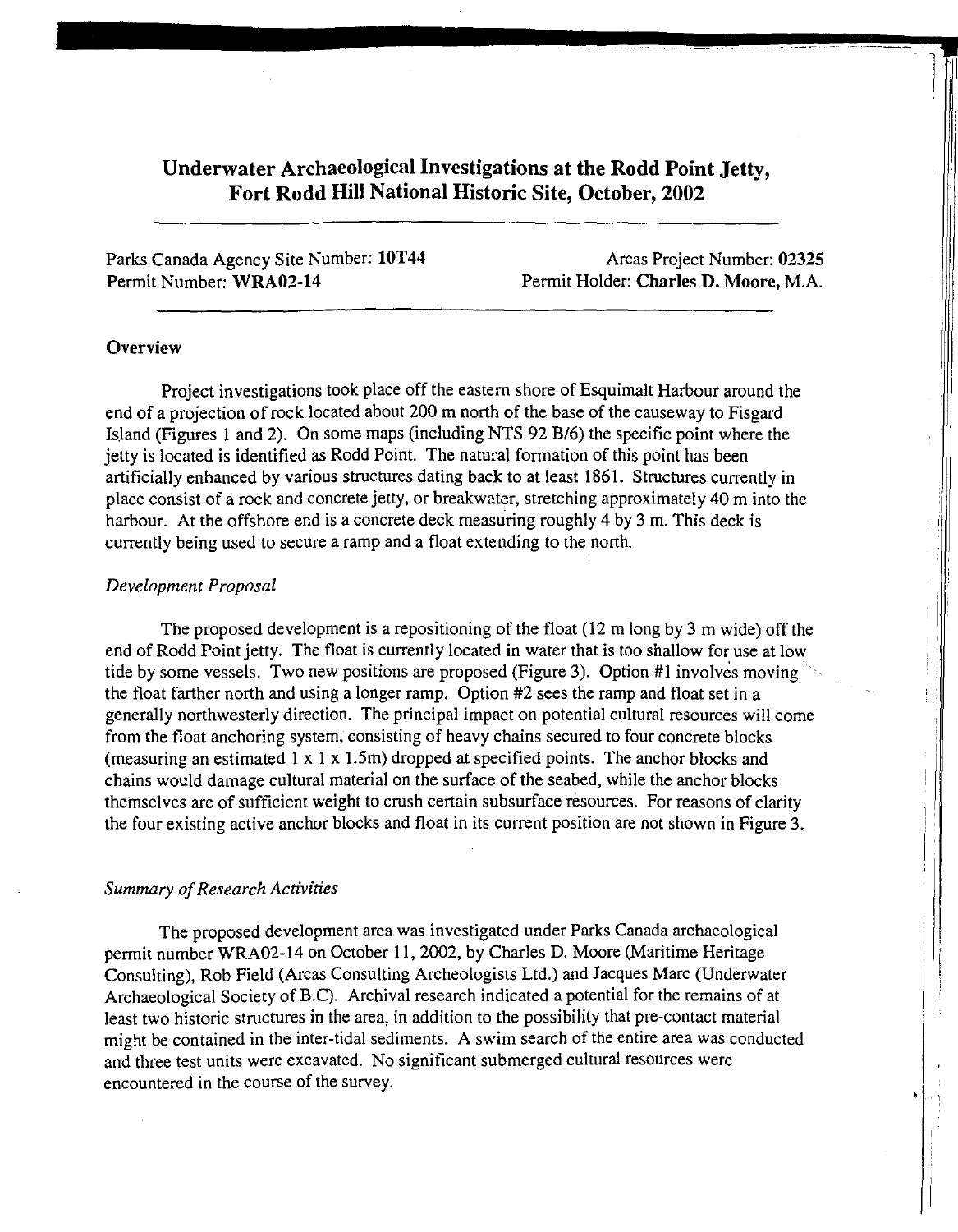### Archival Research

Archival research consisted of a review of archaeological publications related to Fort Rodd Hill and Fisgard Lighthouse; a review of relevant charts and maps, plans, and historic photos held by Parks Canada at Fort Rodd Hill (FRH); a review of charts, maps, and historic photos held by the Maritime Museum of British Columbia (MMBC); and a review of pertinent historic aerial photos held at the Geographical Information Centre (GIC) Department of Geography at the University of British Columbia.

Major archaeological investigations were undertaken in 1978 on shore between the jetty and the Lower Battery (Steers, et al. 1979). The limits of the prehistoric component at the site (l 2T) are outlined in Figure 2. The foundation of a boathouse in also indicated in Figure 2.

The boathouse is documented in a detail of the General Site Plan of Fort Rodd Hill, 1905, Record Plan 5. The plans indicate a "slip'', or marine railway, that extends from the boathouse down through the inter-tidal zone. The plan calls for wooden rails capped with iron supported just above grade on rectangular concrete piers. While the boathouse foundation is evident today there are no obvious remnants of the slip. These may be represented in the Canadian Hydrographic Service chart 3416 dated to 1947 (MMBC N1331), but there are no signs of the rails in aerial photos dating back to 1932.

Aerial photos suggest the accumulation of sediments on the north side of the jetty. This appears to have already begun by 1946, or prior to construction of the lighthouse causeway. On the other hand, in aerial photos taken in 1975, the contour of the beach at mid-water suggests that the area had been dredged around a float. This float was secured directly to the north of the stairs still extant on the north face of the jetty about midway along its length. Today, at low low water the beach dries for about 16 m north of these steps. Despite these apparent foreshore changes in the vicinity of the historic slip, some piling stubs were sighted by Fort Rodd Hill NHS staff at low tide (Mark Peterson, personal communication, October, 2002) and it is suggested that these may be remnants of the slip, or of the more recent float

The first structure built on the point was one of the first non-Native structures to be built in the Fort Rodd Hill area. A long narrow dock-like representation is identified with the term "freshwater" on Captain G Richard's chart of 1861 (MMBC N1288). No structure of any sort is indicated on Lt. James Wood's chart of 1859 (MMBC CM/Al 115).

R. Lovatt states that a fresh water flume was being used in 1895 and it "supplied the naval vessel *Water Lilly* which delivered water out to Coal Island ["Cole" Island was where the "Royal Magazines" were located in 1903 (see MMBC CM/C750)] and Navy ships in the harbour" (cited in Steer et al. 1979:65). Public Archives of British Columbia photos dated to 1896, 1897, and 1912 (FRH 004964, 004965) show the raised flume structure still in place and located along the northern side of the pier. The same photos and others (e.g. FRH, Banting

'.

ij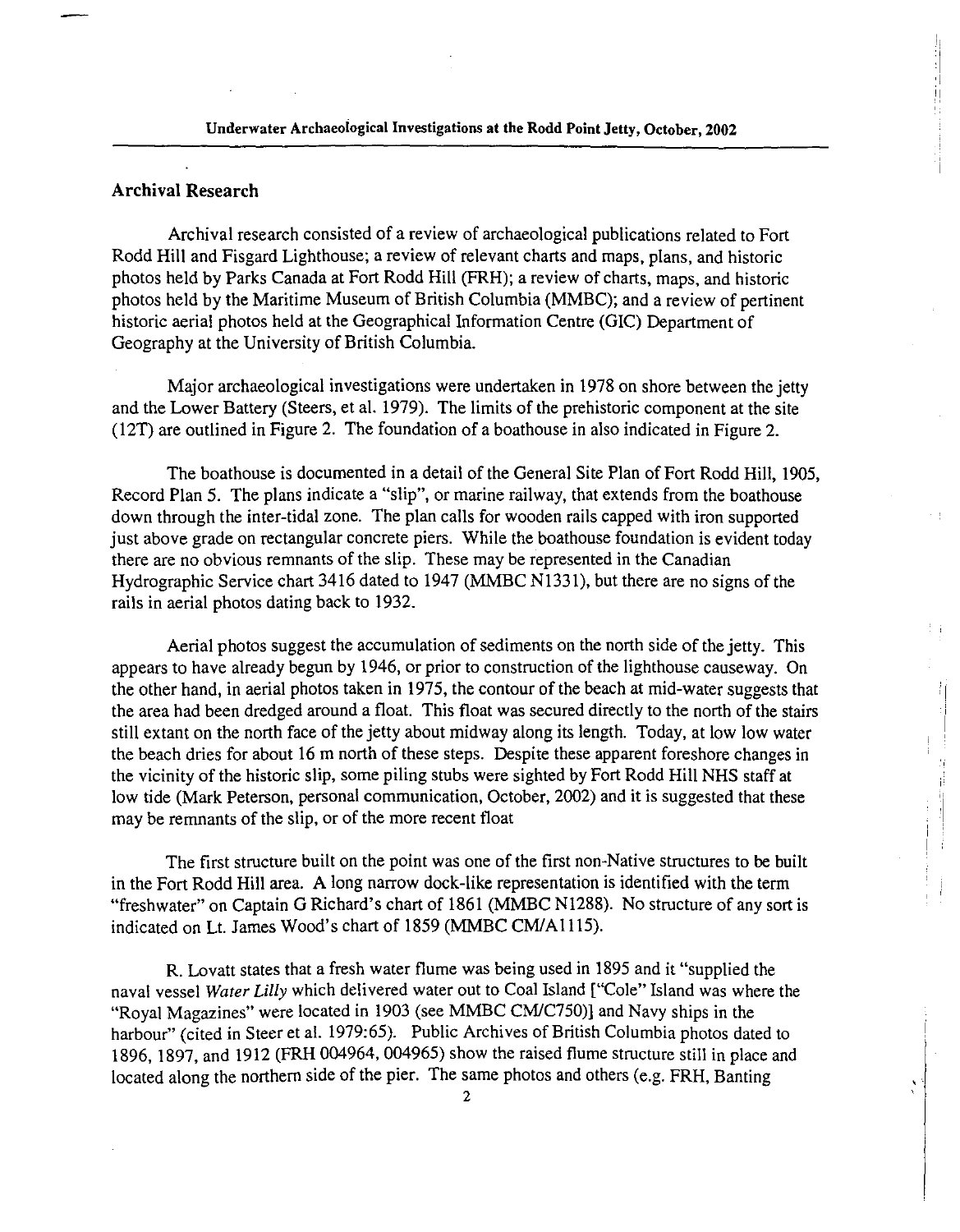Collection 1276) show that the outboard end of the jetty is built out in the form of a short pier consisting of a single row of pilings aligned roughly north-south beneath a wooden deck apparently supported on the inner end by a timber and rock crib. The pier deck is still intact in a 1943 oblique aerial view (FRH -P-001339). Ruins at the end of the jetty were indicated on Canadian Hydrographic Service chart 3413 as late as 1961.

#### Survey Objectives

Survey objectives consisted of excavating shovel test units in the lower inter-tidal zone around the end of the jetty where the three blocks anchoring the inshore ends of both float options would be located (see Figure 3). Because the project was scheduled during a period of relatively high tidal levels during daylight hours, it was proposed to execute these shovel tests at a relatively low water level early in the morning of October 11, when the water in these locations was estimated to be somewhat over waist deep. Equipment for the archaeologists would consist of dry suits, weights, facemasks and snorkels. Due to budgetary constraints a water dredge (the normal archaeological excavation tool in water less than 7 m in depth) was not used to excavate these units.

Shovel tests would be used in determining the nature of the seabed matrix to a depth of 50 cm. Potential for locating pre- and post-contact artifacts within the matrix of the seabed, and subsurface remnants of historic pier structure was considered to be moderate. In addition to the shovel tests, shallow investigations of the seabed matrix would be undertaken in the vicinity of the offshore anchor locations for Option #2.

Finally, the survey would consist of a swim search on SCUBA over the entire area contained within the wedge-shaped area defined by all four anchor locations for Option #2 (survey area X in Figure 3). The object for the swim search was to locate and identify historic structures such as remnants of the pier and slips structures, or artifacts visible on the seabed.

#### Survey Results

### *Survey Controls and Methodology*

The primary datum for the survey work is a brass Canadian Hydrographic Service survey pin (9179109) located on the concrete deck at the end of the jetty. Shallow water shovel test locations were placed using offset measurements taken from the comers of the concrete pad and aligned by sighting along the pad faces.

Survey operations undertaken in deeper water on SCUBA were directed from the surface using compass bearings sighted over the CHS survey pin to surface bubbles, and wireless

'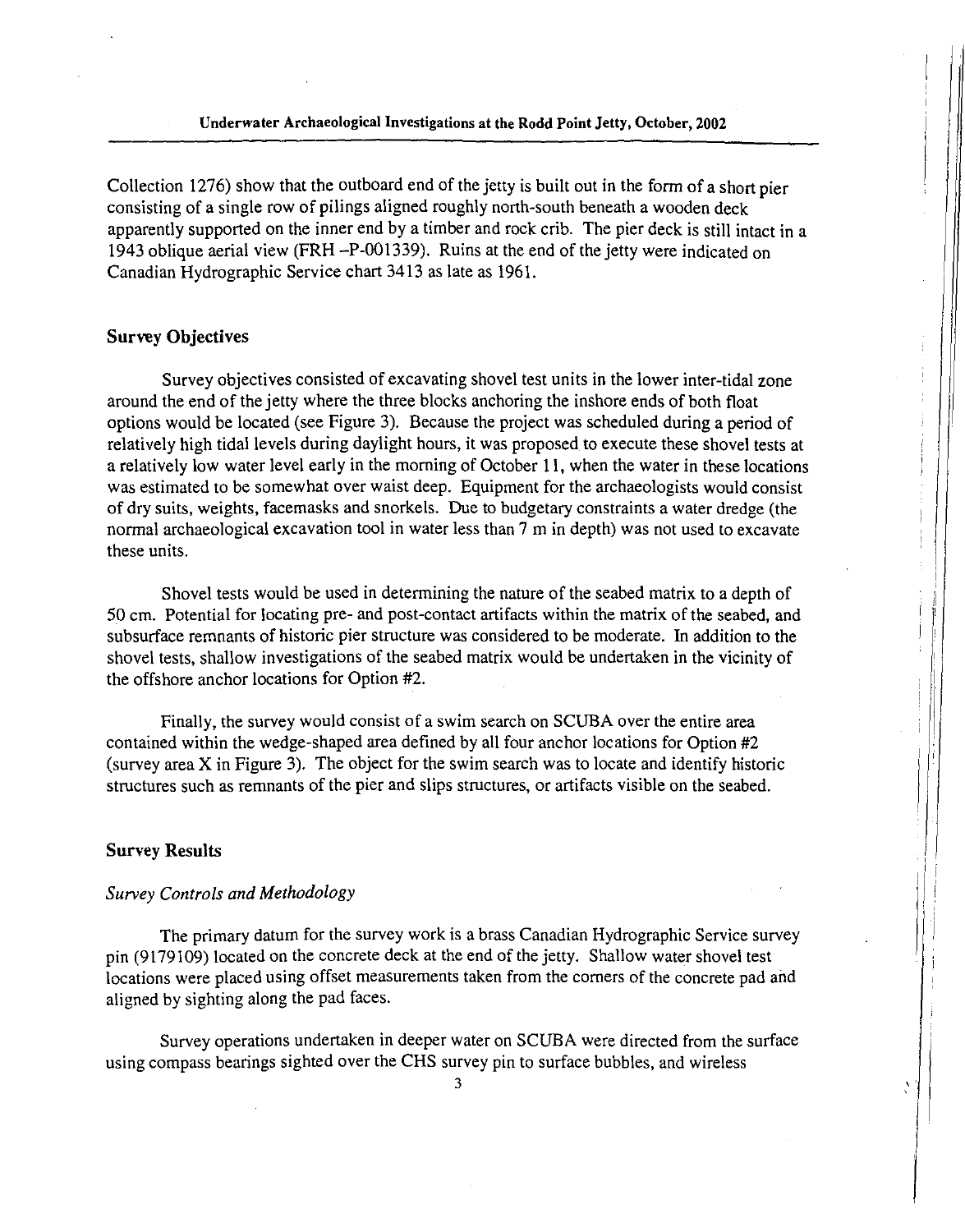#### Underwater Archaeological Investigations at the Rodd Point Jetty, October, 2002

·-··----------·- ---- ------ -

underwater communications. Distances were measured by diver with tapes secured to temporary datums TD1 and TD 2 consisting of reinforcing bar driven into the seabed. Tidal current in the area during investigations was minimal, and the accuracy of this survey method was checked during the survey by relocation on a target using a tape and surface direction to within 1.5 m at a distance of 30 m in 18 ft. (5.5 m) of water.

#### *Shovel Tests*

**REAL PROPERTY AND INTERNATIONAL PROPERTY** 

Shovel test 10T44-A was conducted successfully excavated by shovel to a depth of about 50 cm in 1.5 m of water depth. Five one-gallon buckets of material were recovered, each bucket roughly representative of a 10 cm arbitrary level. Because of the nature of excavating by shovel in water, virtually all of the clay, much of the sand, and some of the lighter material such as shell and organics in the matrix were washed clear before the buckets were recovered. Sediments washed out of the test unit walls naturally caused some slumpage. Nevertheless, it was possible to ensure that a considerable percentage of the material from the lowest level was *in situ* at that depth. All the recovered material was screened through a 1/4-inch mesh. No cultural material was noted in shovel test 10T44-A. The matrix from different levels seemed homogenous at the screens.

A shovel test was begun on the south side of the breakwater (not marked on plan) in about I m of water. This unit was not excavated deeper than 30 cm because a series perhaps six larger than average waves completely filled in the hole, demonstrating the extreme mobility of gravels in this depth of water and on the seaward face of the jetty. The shovel testing at IOT44-A was successfully completed despite the same wave activity.

Incoming tides prevented the excavation of any more test units in shallow water. However, using SCUBA a second test unit was successfully excavated at 10T44-B. Depth over the unit was approximately 7 ft. (2.1 m). Again, about a 50 cm excavation depth was achieved and five one-gallon buckets of material were removed for screening. No cultural material was noted in shovel test 10T44-B and the matrix seemed homogenous at the screens.

After completion of shovel test IOT44-B, survey objectives were reviewed in consultation with Ian Sumpter, Assistant Archaeologist with Parks Canada Agency. It was determined that a third shallow water test unit was unnecessary. However, given the success of shovel excavation on SCUBA, a third test unit was dug at an offshore anchor location, 10T44-C.

Shovel test 10T44-C was excavated in about 18 ft (5.5 m) of water. As shovel testing underwater effectively reduces visibility to nil, initial excavation of the upper 10 cm was undertaken with a small trowel and hand-fanning to ensure some visual recording of the matrix prior to the loss of visibility inherent in excavating underwater with a shovel. Some sorting was evident with larger pebbles found at the surface. The matrix generally consisted of gravel with sandy clay and some shell. Six buckets of material from a depth up to 60 cm were removed. No

'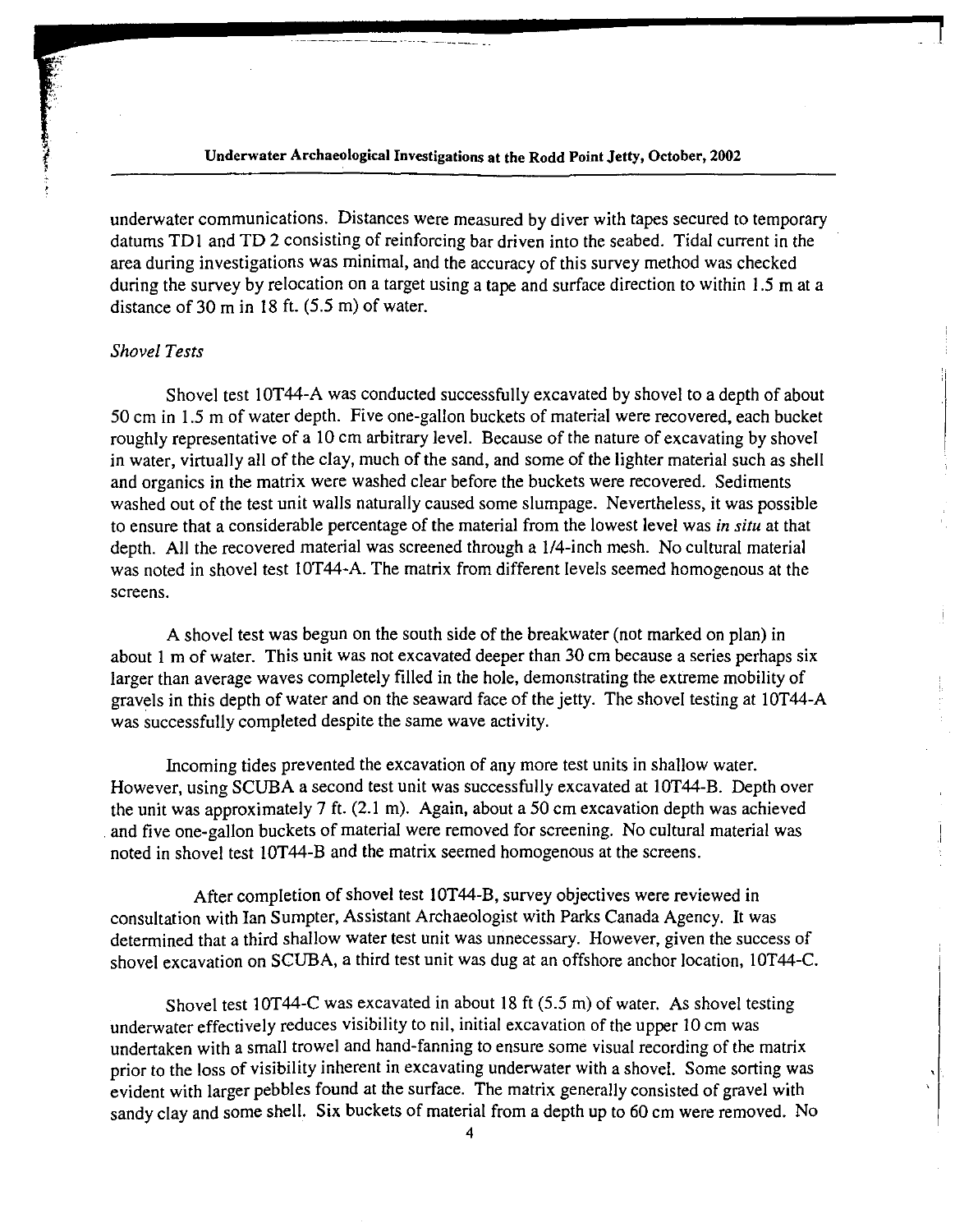cultural material was discovered in the screens and, consistent with material recovered from the inshore test units, the matrix from all levels appeared homogenous.

Finally, another shallow sub-surface test was made by trowel and hand fanning at the eastern-most anchor location. The immediate area was covered in kelp. Excavation removed about 15 cm of material. No sorting was evident at this location.

#### *Swim Survey*

It was decided in the field to expand the swim survey to include areas Y and Z.

Underwater visibility in the survey area ranged between 2 and 4 m. The bottom was generally smooth sandy mud and gravel with slope ranging from nearly flat in the north to a moderate slope to the east. The seabed was host to intermittent kelp beds. Bottom kelp provided less than 20% cover over the seabed in survey area X, rising to over 50% to the north and west in survey area Z. This was regularly lifted or pushed aside by divers to see underneath. In no case was the kelp sufficiently dense or deep to hide any feature rising 25 cm or more from the seabed.

The innermost portions of the survey areas X and Y were defined by the rock and concrete toe of the existing breakwater. The swim survey method consisted of radial "spoke" pattern. The centre-point for each survey was a length of reinforcing bar functioning as a temporary datum and driven into soft sediments near the base of the jetty at locations TD I and TD 2 (Figure 3). A tape measure was secured to each datum and the outer spoke radii were between 27 and 30 m. Outer spoke locations were set approximately 4 m apart. One diver held station on the tape at the outer end while the second diver twice swam the length of each spoke, all progress being monitored by the surface support diver.

No remains of the pier structure or pilings were observed in search areas X and Y. One abandoned concrete anchor block was located. A bolt (approximately 2 cm in diameter and 80 cm in length, bent) with a washer (approximately 10 cm square) was noted as well and has been mapped, although it was lying loose on the seabed.

The search through survey area Z consisted of swimming along depth increments measured by depth gauge. Specifically, these lines consisted of 5, 6, 8, 10, 12, 14, and 16 ft. depths swum while the tide was approximately 8 ft. (2.4 m) above datum. The area covered corresponds approximately to contour lines + 1.0 to -2.5 m on the site plan.

The piling stubs that were expected in survey area Z were not located. Nor were there any signs of the slip that once ran down from the boathouse. A steel cylinder, (perhaps from a portable cement-mixing drum, with a diameters ranging between 40 and 60 cm) was located in close proximity to a second abandoned concrete anchor block (see Figure 3). An extrusion of bedrock was located to the north and west of these. The bedrock would probably be visible at

'.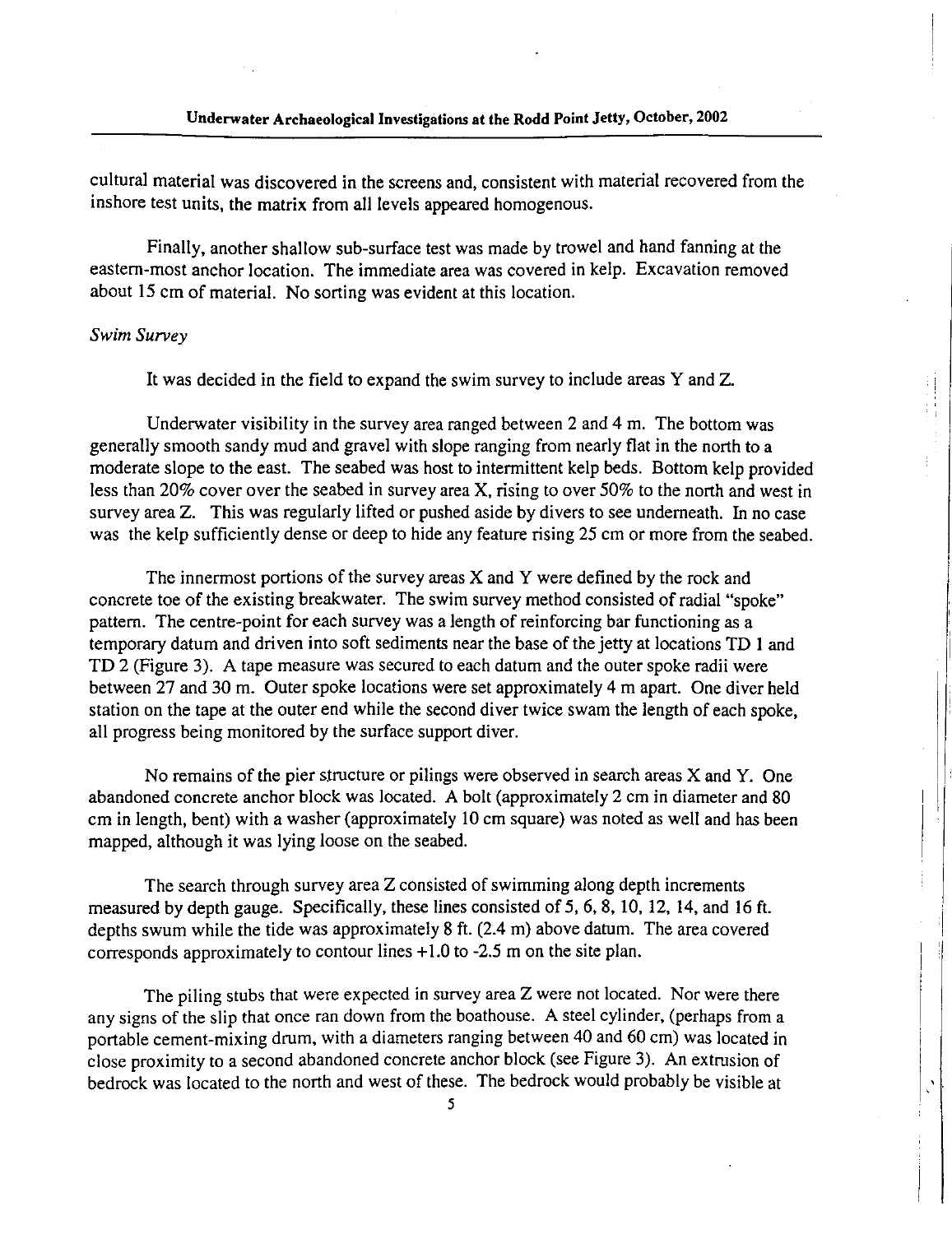Underwater Archaeological Investigations at the Rodd Point Jetty, October, 2002

low tide and can be seen in some historic photos. The cylinder and block may be visible at lowlow tides and may have been confused with the tops of pilings. Pilings that once were part of the Belmont dock were visible above low water as late as 1947 (MMBC N1331) and may still be present off the next rocky point to the north about 150 m, but this area was not examined as part of this survey.

#### Conclusions and Recommendations

Proximity to the pre-contact midden (12T, DcRu-65) suggested the possibility that there might be pre-contact deposits present in the near-shore sediments. Shovel testing indicated no cultural resource of this type present in the proposed development area. The homogeneity of the test unit matrices also indicates a high degree of turbation and/or recent sedimentation in all test units. Testing underwater with a shovel, as opposed to using a water dredge, proved an effective and inexpensive method for recovering small matrix samples in similar types of sediments to a depth in the seabed of 50 cm.

Historical research demonstrated the potential for the remains of two structures: the supports for the water flume and pier structure at the end of the jetty (although a  $19<sup>th</sup>$ -century construction, the pier was extant and decked in aerial photos as recently as 1943); and the marine railway, or slip, to the north of the breakwater and extending from the boathouse. No sign of any features or artifacts associated with either structure or related activities were observed underwater.

i 1

,,

No significant cultural remains were encountered in the course of this survey. Experience demonstrated that the sediments around the toe of the jetty are very mobile due to wave activity. While the proposed development may proceed without concern for impact on known cultural resources, the development crew should be aware of the continued potential for extant wharf structure that are now hidden in the sediments near the toe of the breakwater, but that may e exposed by winter storms. If these appear while work is underway, an archaeologist should be notified.

Historic photos also suggest gradual changes in the shape and depth of the inter-tidal zone to the north of the jetty. If the pattern of infill changes or if dredging and/or excavation is involved in any future development in the area to the north of the jetty then further archaeological investigation using probes in the inter-tidal zone in front of the boathouse is recommended. Without an environmental change that reduces sedimentation rates then a development similar to the one proposed for survey area X could proceed in survey areas Y and Z without further archaeological investigation.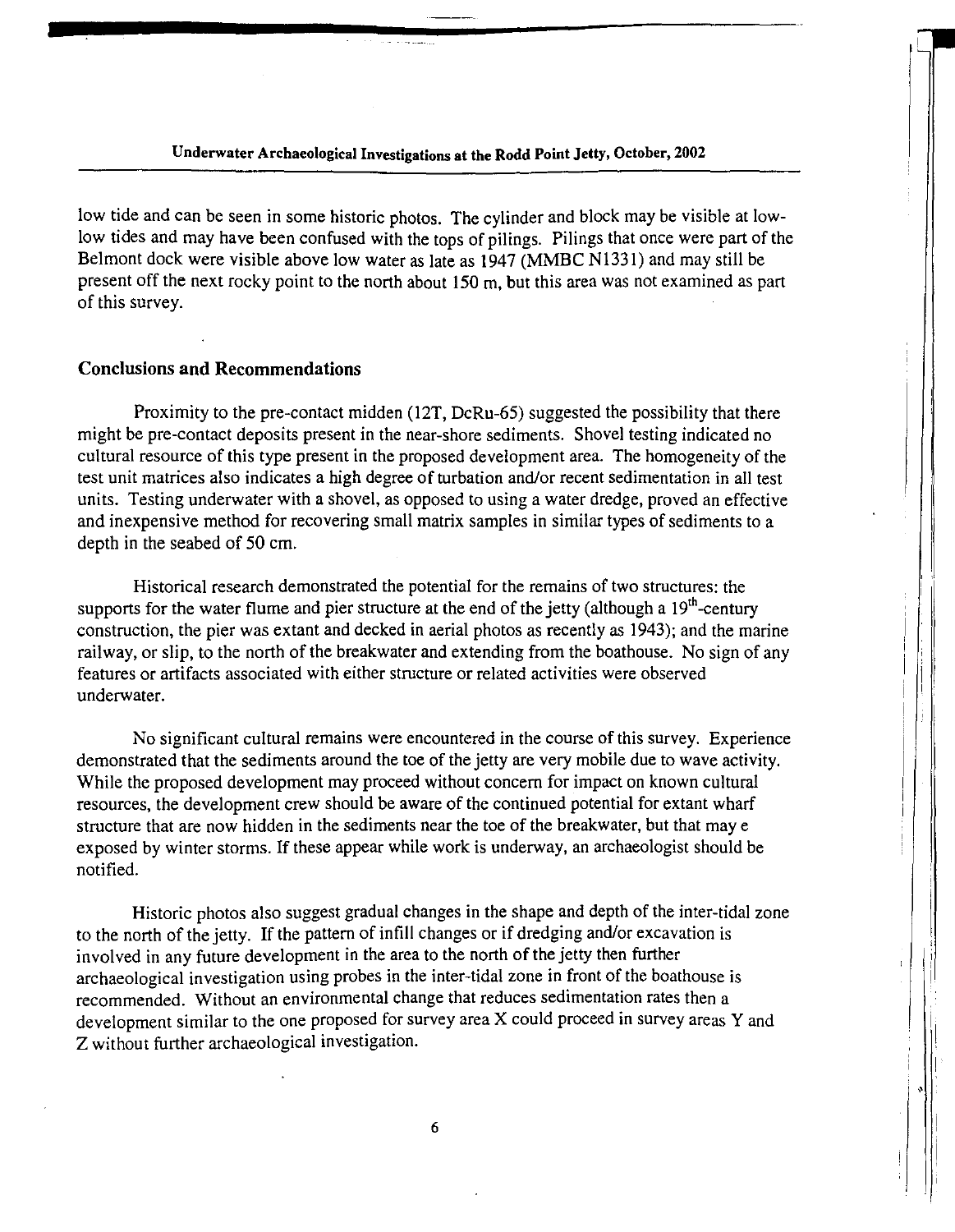**Underwater Archaeological Investigations at the Rodd Point Jetty, October, 2002** 

### **Acknowledgments**

Thanks to Jacques Marc of the Explorations Director of the UASBC who undertook most of the archival research and assisted during the underwater survey. A particular thanks is due to Mark Peterson of Ft. Rodd **Hill** NHS staff who kindly agreed to open the gates at 05:00. Thanks are also due to Annette Dick of the Songhees FN who screened the underwater shovel test material.

### **Citation**

Steer, D.N., **H.J.** Rogers, **J.** Porter and S. Rogers

1979 Archaeological Investigations at Fort Rodd **Hill** National Historic Park, 1978. *Parks Canada Manuscript Report Series,* Number 449, Ottawa.

> ļļ. I ii  $\mathbf{1}$ . I li. I '

7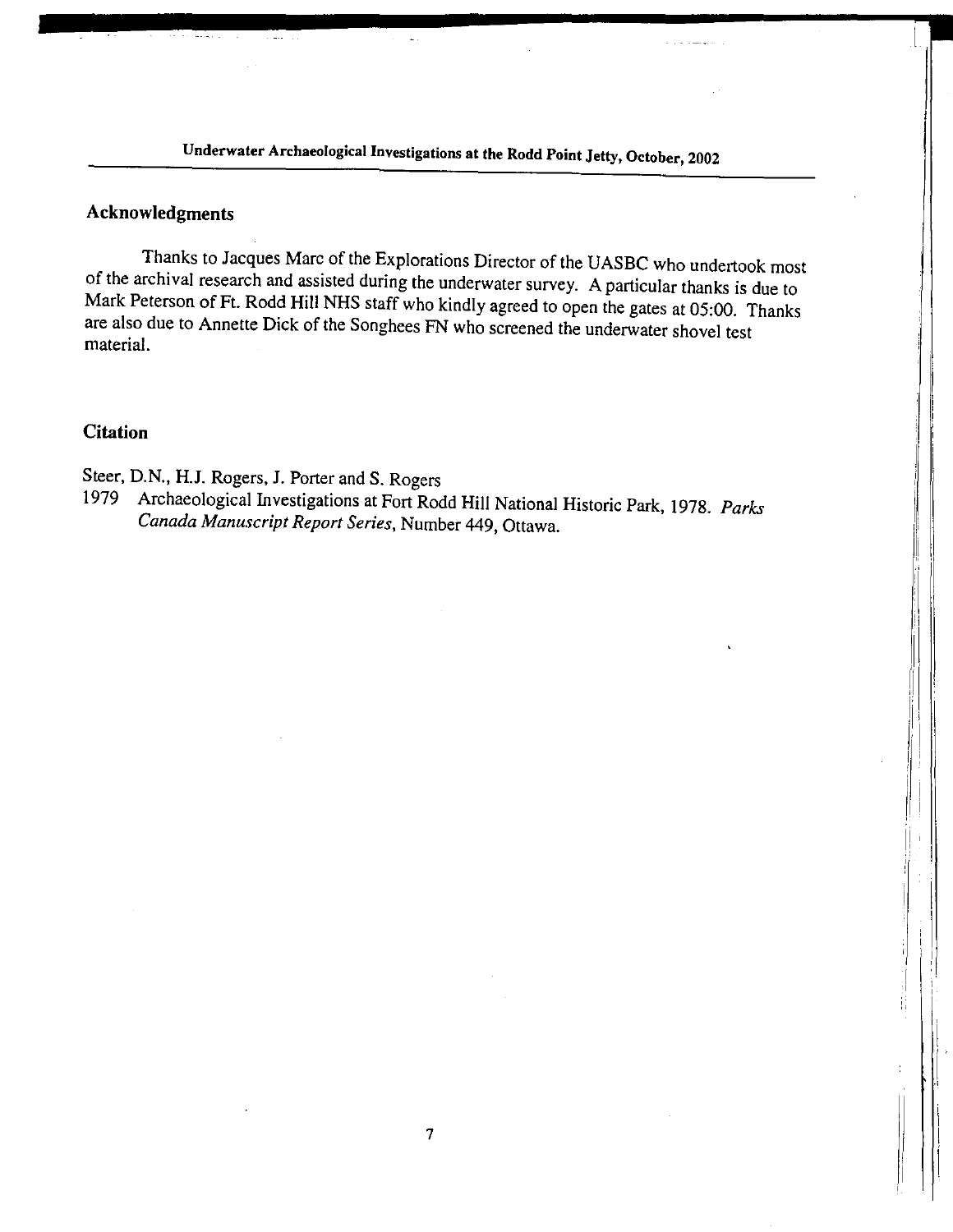## Appendix - Dive Logs

# RECORD OF DIVE

| Diver: Charles Moore                               |    |                   |                               | Date of Dive (y/m/d): 02/10/11 |  |  |  |  |  |
|----------------------------------------------------|----|-------------------|-------------------------------|--------------------------------|--|--|--|--|--|
| Dive Location: Fort Rodd Hill/Esquimalt Harbour    |    |                   |                               |                                |  |  |  |  |  |
| Dive Supervisor: Charles Moore                     |    |                   | Study Leader: Charles Moore   |                                |  |  |  |  |  |
| Study: Rodd Point Jetty                            |    |                   | Project No. 10T44/02325       |                                |  |  |  |  |  |
| Dive Equipment: SCUBA with wireless communications |    |                   |                               |                                |  |  |  |  |  |
| Standby Diver(s): R. Field & J. Marc               |    |                   | <b>Vessel:</b> (shore dive)   |                                |  |  |  |  |  |
| <b>Total Bottom Time:</b><br>114<br>min.           |    |                   | Max. depth of dive:<br>25 ft. |                                |  |  |  |  |  |
| Dive Profile                                       |    | 43 Min.<br>25 Ft. | Surf. Interval: 56 min.       |                                |  |  |  |  |  |
|                                                    |    | 17 Min.<br>20 Ft. | Surf. Interval: 146 min.      |                                |  |  |  |  |  |
| 54 Min.<br>20 Ft.                                  |    |                   | Surf. Interval:               |                                |  |  |  |  |  |
| <b>DIVE</b>                                        | IN | OUT               | <b>DEPTH</b>                  | <b>DIVE PROFILE</b>            |  |  |  |  |  |
|                                                    |    |                   |                               |                                |  |  |  |  |  |
|                                                    |    |                   |                               |                                |  |  |  |  |  |
|                                                    |    |                   |                               |                                |  |  |  |  |  |
|                                                    |    |                   |                               |                                |  |  |  |  |  |
|                                                    |    |                   |                               |                                |  |  |  |  |  |
|                                                    |    |                   |                               |                                |  |  |  |  |  |
|                                                    |    |                   |                               |                                |  |  |  |  |  |
|                                                    |    |                   |                               |                                |  |  |  |  |  |

Job Description:

I) Seabed swim survey of area X.

2) Support for shovel test 10T44-A.

3) Seabed swim survey of areas Y and Z.

Observations: Visibility 0-12 ft. Bottom type: Gravel with sandy mud - some kelp cover

''

 $\mathcal{N}$ 

l.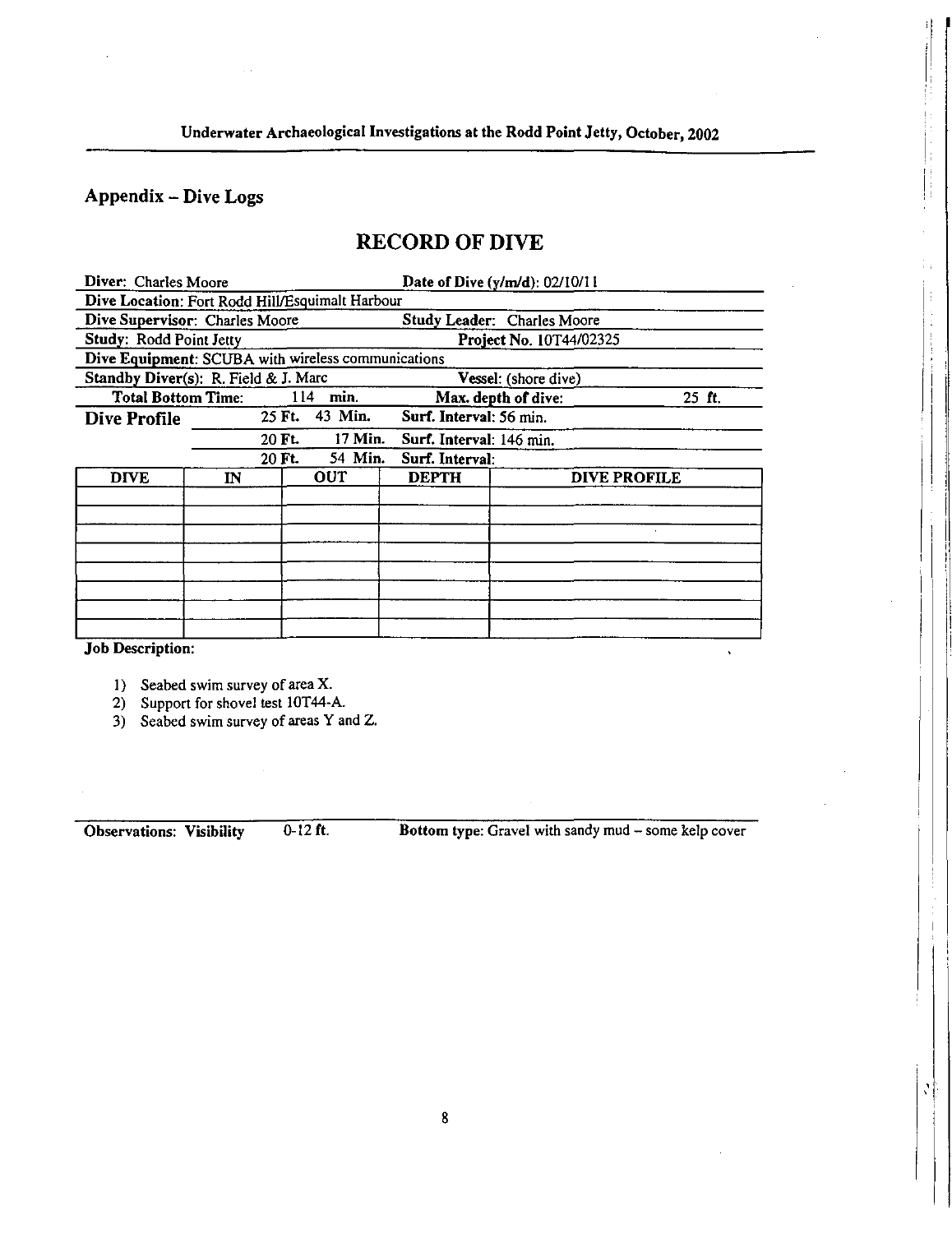### **RECORD OF DIVE**

|                                                                        | Date of Dive (y/m/d): 02/10/11 |                                                            |  |  |  |  |  |  |  |  |
|------------------------------------------------------------------------|--------------------------------|------------------------------------------------------------|--|--|--|--|--|--|--|--|
| Dive Location: Fort Rodd Hill/Esquimalt Harbour                        |                                |                                                            |  |  |  |  |  |  |  |  |
| Dive Supervisor: Charles Moore                                         | Study Leader: Charles Moore    |                                                            |  |  |  |  |  |  |  |  |
| Study: Rodd Point Jetty                                                | Project No. 10T44/02325        |                                                            |  |  |  |  |  |  |  |  |
| Dive Equipment: SCUBA on tether, or buddy with wireless communications |                                |                                                            |  |  |  |  |  |  |  |  |
| Standby Diver(s): J. Marc                                              | Vessel: (shore dive)           |                                                            |  |  |  |  |  |  |  |  |
| <b>Total Bottom Time:</b><br>84<br>min.                                |                                | 20 ft.                                                     |  |  |  |  |  |  |  |  |
| 30 Min.<br>8 Ft.                                                       |                                |                                                            |  |  |  |  |  |  |  |  |
| 20 Ft.                                                                 | Surf. Interval:                |                                                            |  |  |  |  |  |  |  |  |
| Ft.<br>Min.                                                            | Surf. Interval:                |                                                            |  |  |  |  |  |  |  |  |
| $\mathbb{R}$<br>OUT                                                    | <b>DEPTH</b>                   | DIVE PROFILE                                               |  |  |  |  |  |  |  |  |
|                                                                        |                                |                                                            |  |  |  |  |  |  |  |  |
|                                                                        |                                |                                                            |  |  |  |  |  |  |  |  |
|                                                                        |                                |                                                            |  |  |  |  |  |  |  |  |
|                                                                        |                                |                                                            |  |  |  |  |  |  |  |  |
|                                                                        |                                |                                                            |  |  |  |  |  |  |  |  |
|                                                                        |                                |                                                            |  |  |  |  |  |  |  |  |
|                                                                        |                                |                                                            |  |  |  |  |  |  |  |  |
|                                                                        |                                |                                                            |  |  |  |  |  |  |  |  |
|                                                                        |                                | Max. depth of dive:<br>Surf. Interval: 196 min.<br>54 Min. |  |  |  |  |  |  |  |  |

Job Description:

- I) Excavate shovel test IOT44-B (solo dive on line tether).
- 2) Seabed swim survey of areas Y and Z.

Observations: Visibility 0-12 ft. Bottom type: Gravel with sandy mud - some kelp cover

 $\mathbf{I} = \mathbf{I}$ 

I !!<br>! i I,

'. I' j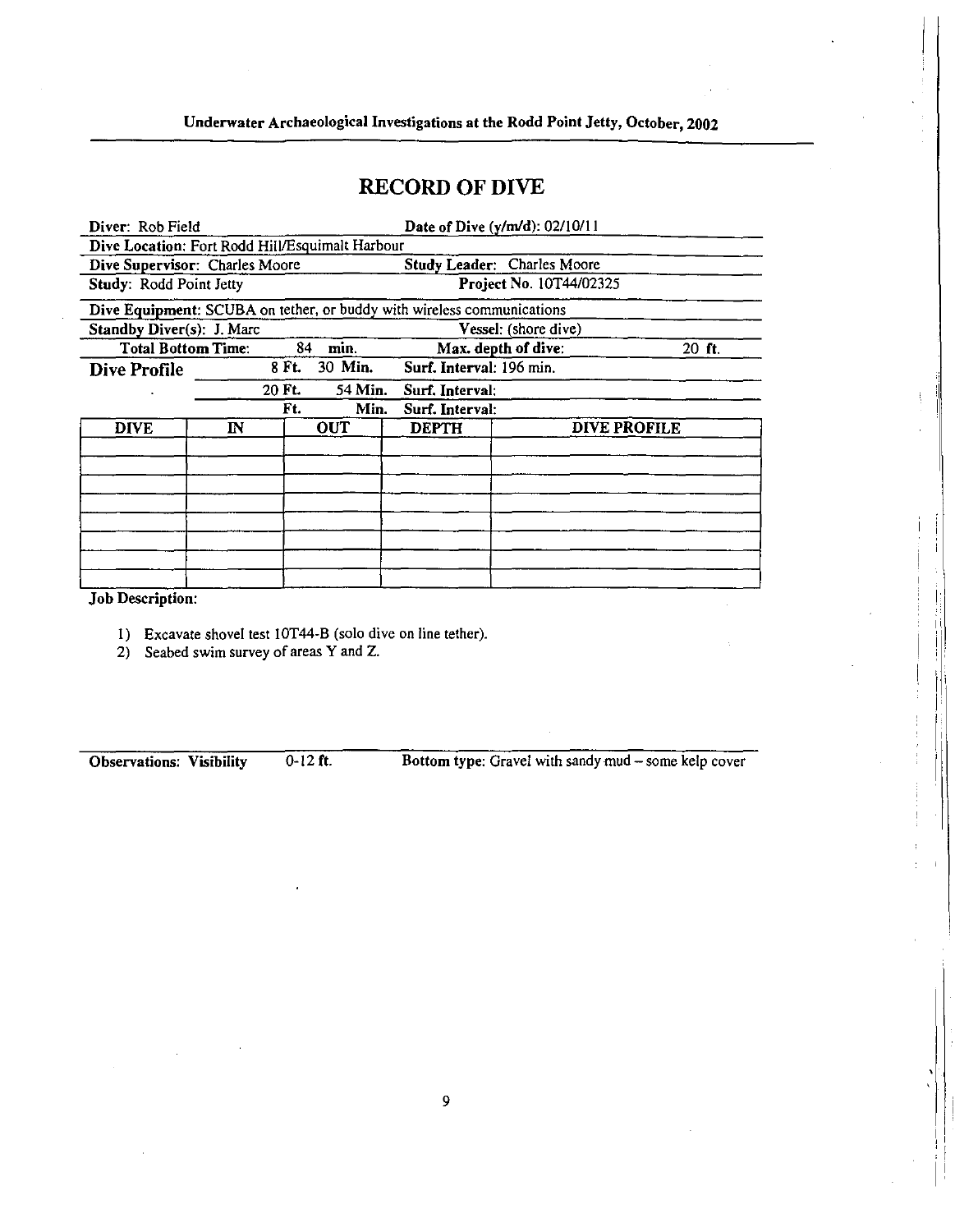# **RECORD OF DIVE**

| Diver: Jacques Marc                                         |  |         |         |                                     | Date of Dive (y/m/d): 02/10/11 |         |  |  |  |  |
|-------------------------------------------------------------|--|---------|---------|-------------------------------------|--------------------------------|---------|--|--|--|--|
| Dive Location: Fort Rodd Hill/Esquimalt Harbour             |  |         |         |                                     |                                |         |  |  |  |  |
| Dive Supervisor: Charles Moore                              |  |         |         | Study Leader: Charles Moore         |                                |         |  |  |  |  |
| Study: Rodd Point Jetty                                     |  |         |         | Project No. 10T44/02325             |                                |         |  |  |  |  |
| Dive Equipment: SCUBA with buddy on wireless communications |  |         |         |                                     |                                |         |  |  |  |  |
| Standby Diver(s): R. Field                                  |  |         |         | Vessel: (shore dive)                |                                |         |  |  |  |  |
| <b>Total Bottom Time:</b>                                   |  | 55 min. |         | Max. depth of dive:                 |                                | $25$ ft |  |  |  |  |
| <b>Dive Profile</b>                                         |  | 25 Ft.  | 38 Min. | Surf. Interval: 56 min.             |                                |         |  |  |  |  |
|                                                             |  | 20 Ft.  | 17 Min. | Surf. Interval:                     |                                |         |  |  |  |  |
|                                                             |  | Γt.     | Min.    | Surf. Interval:                     |                                |         |  |  |  |  |
| $\mathbf{IN}$<br><b>DIVE</b>                                |  | OUT     |         | <b>DIVE PROFILE</b><br><b>DEPTH</b> |                                |         |  |  |  |  |
|                                                             |  |         |         |                                     |                                |         |  |  |  |  |
|                                                             |  |         |         |                                     |                                |         |  |  |  |  |
|                                                             |  |         |         |                                     |                                |         |  |  |  |  |
|                                                             |  |         |         |                                     |                                |         |  |  |  |  |
|                                                             |  |         |         |                                     |                                |         |  |  |  |  |
|                                                             |  |         |         |                                     |                                |         |  |  |  |  |
|                                                             |  |         |         |                                     |                                |         |  |  |  |  |
|                                                             |  |         |         |                                     |                                |         |  |  |  |  |

Job Description:

1) Seabed swim survey of area X.

2) Excavate shovel test 10T44-C

Observations: Visibility 0-12 ft. Bottom type: Gravel with sandy mud - some kelp cover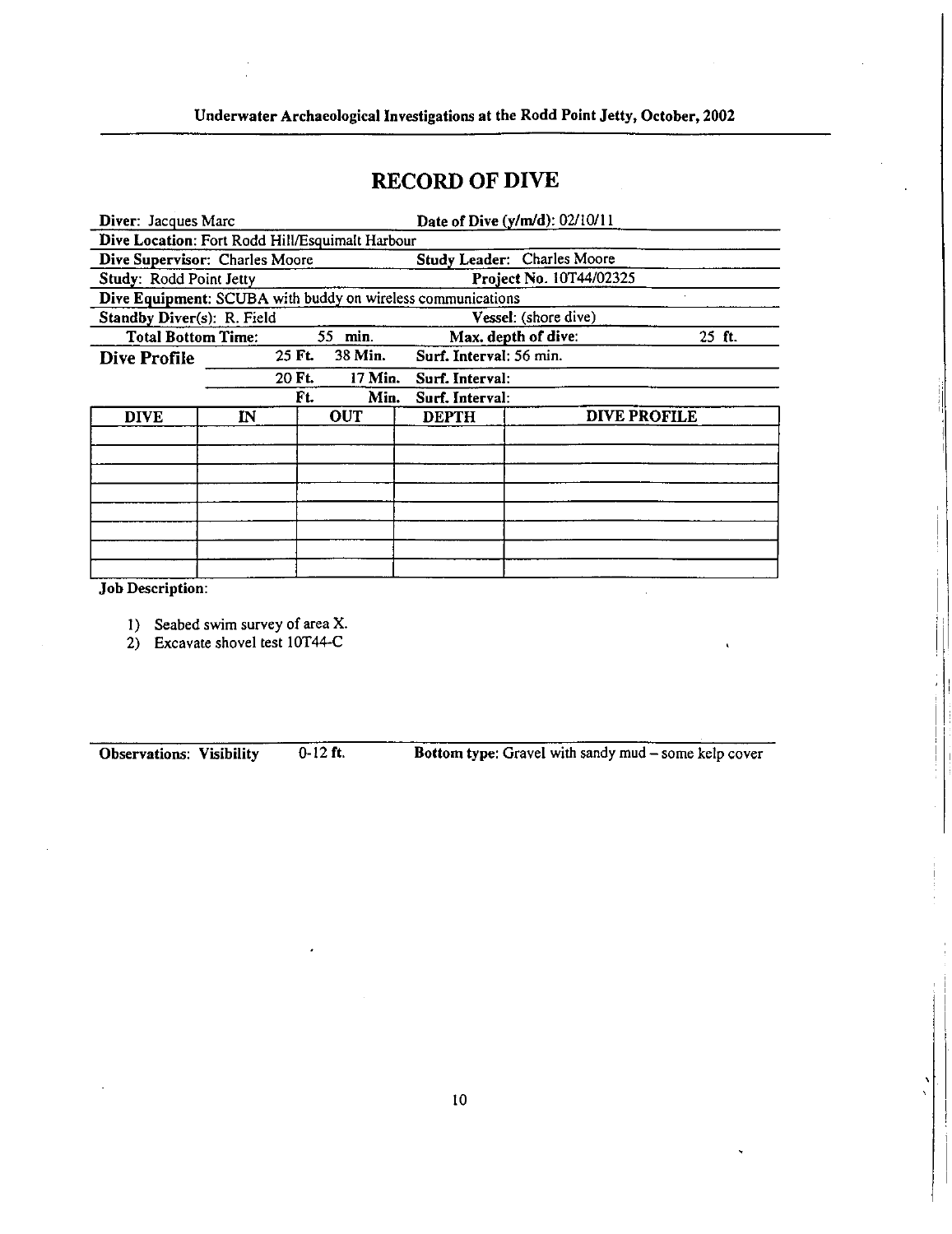

Figure 1. Location of Fort Rodd Hill (NTS 1:50,000; 92 B/6; 5th Ed).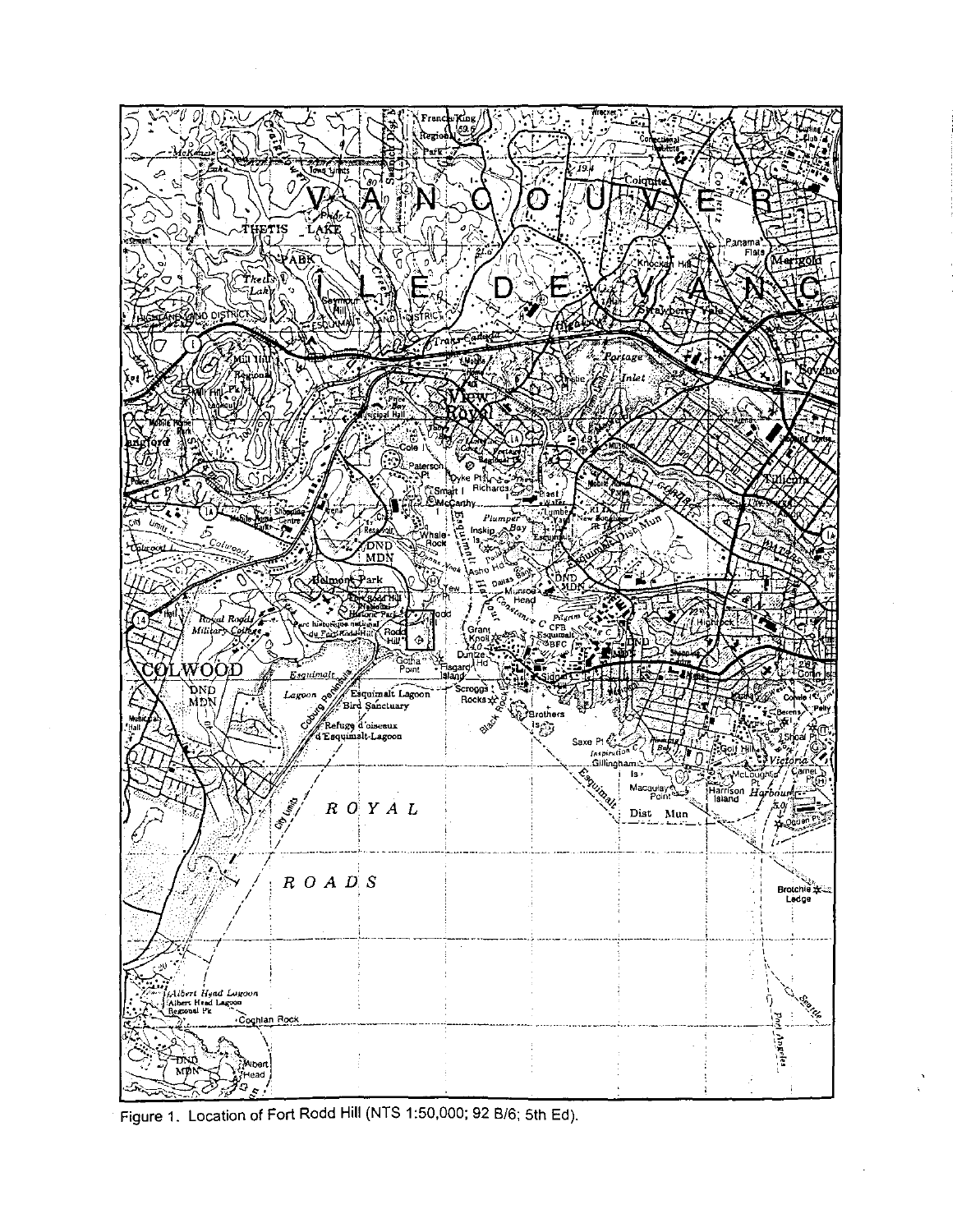

Figure 2. Fort Rodd Hill N. H. S.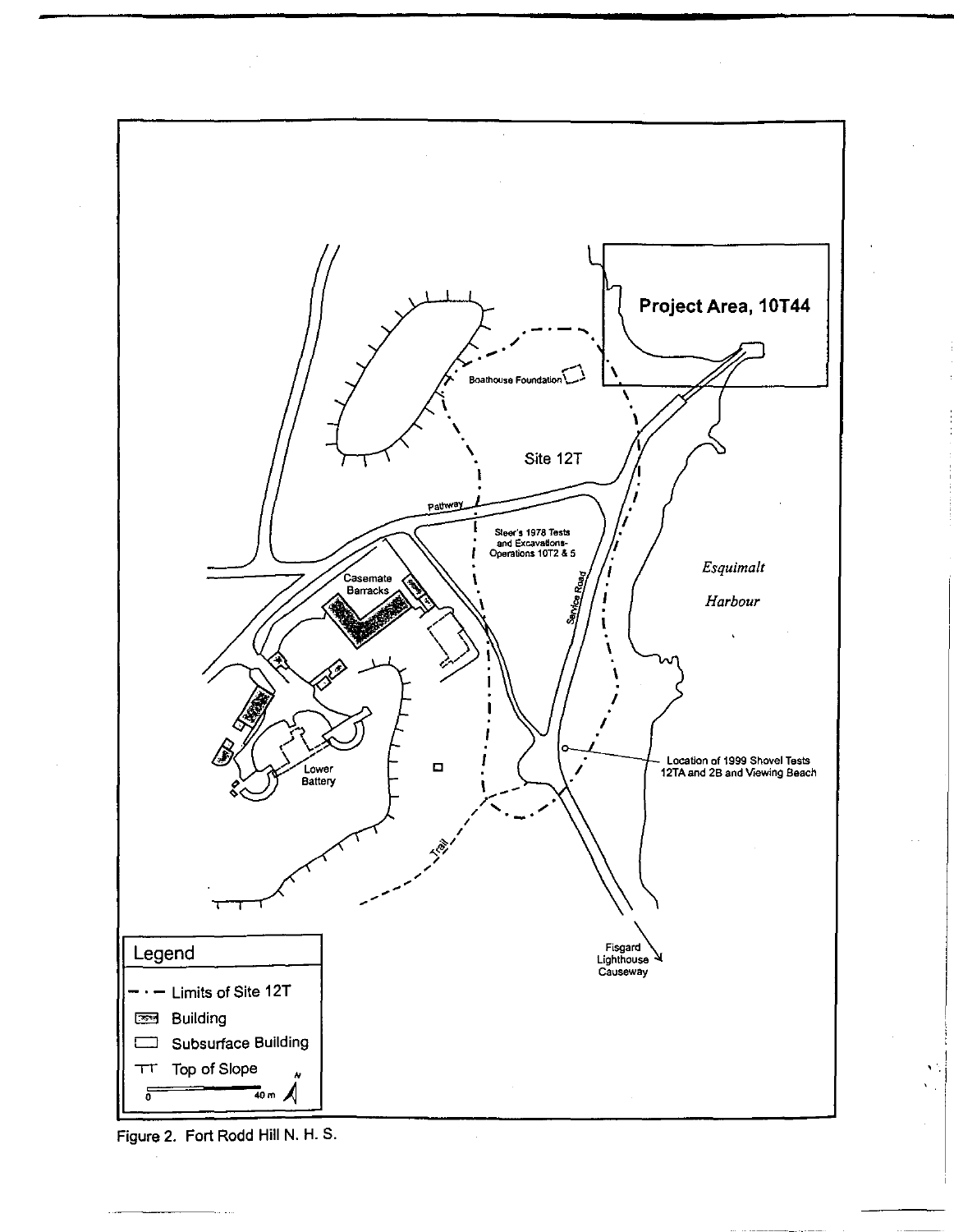

Figure 3. Site Plan.